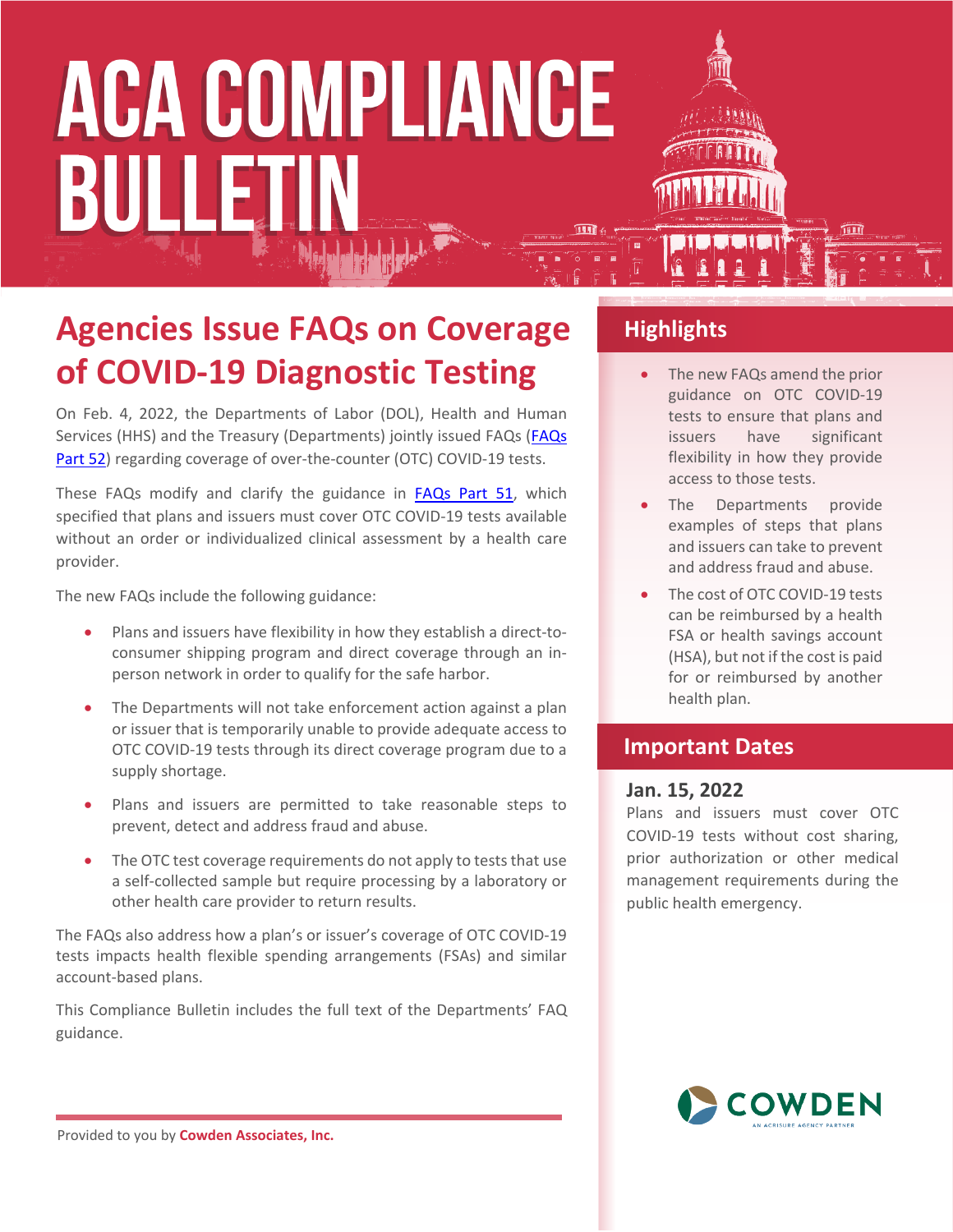

### **Background**

On Jan. 10, 2022, the Departments issued prior FAQs [\(FAQs Part 51\)](https://www.dol.gov/sites/dolgov/files/ebsa/about-ebsa/our-activities/resource-center/faqs/aca-part-51.pdf) that clarified that the Families First Coronavirus Response Act (FFCRA) requirement to cover COVID-19 diagnostic tests applies with respect to OTC COVID-19 tests available without a prescription or individualized clinical assessment from a health care provider. Beginning Jan. 15, 2022, plans and issuers must cover these tests without cost-sharing requirements, prior authorization or other medical management requirements during the public health emergency.

FAQs Part 51 also established a safe harbor that allows plans and issuers to provide direct coverage of OTC COVID-19 tests through both its pharmacy network and a direct-to-consumer shipping program, and otherwise limit reimbursement for OTC COVID-19 tests from nonpreferred pharmacies or other retailers to no less than the actual price or \$12 per test (whichever is lower).

### **FAQs About FFCRA and CARES Act Implementation Part 52**

**Q1: Do plans and issuers have flexibility in how they establish a direct-to-consumer shipping program and direct coverage through an in-person network in order to qualify for the safe harbor established in FAQs Part 51, Q2?**

Yes. In response to questions raised by stakeholders, the Departments are revising the requirements of the safe harbor established in FAQs Part 51, Q2, to **ensure** that plans and issuers have significant flexibility in how they provide access to OTC COVID-19 tests under those requirements.

While this FAQ illustrates the flexibility plans and issuers have in providing direct coverage of OTC COVID-19 tests, it does not modify the requirement under the safe harbor in FAQs Part 51, Q2, that plans and issuers cover OTC COVID-19 tests obtained outside of their direct coverage program, but are permitted to limit reimbursement of these tests to no less than the actual price or \$12 per test (whichever is lower). Note that, when providing coverage of OTC COVID-19 tests outside of a direct coverage pathway, the price of tests includes shipping and sales tax costs related to the purchase of OTC COVID-19 tests, so that plans and issuers must cover the total cost of the COVID-19 test (including shipping costs and sales tax) up to \$12 per test.

In order to meet the requirements of the safe harbor, plans and issuers must provide direct coverage by ensuring participants, beneficiaries and enrollees have adequate access to OTC COVID-19 tests with no upfront out-of-pocket expenditure. For this purpose, whether a plan or issuer provides adequate access through its direct coverage program will depend on the facts and circumstances, but will generally require that OTC COVID-19 tests are made available through:

- At least one direct-to-consumer shipping mechanism; and
- At least one in-person mechanism.

The Departments recognize that there may be some limited circumstances in which a direct coverage program could provide adequate access—and therefore satisfy the safe harbor's requirements—without establishing both a directto-consumer shipping mechanism and an in-person mechanism. For example, if a small employer's plan covers only employees who live and work in a localized area, it could be possible that distribution at a nearby location constitutes adequate access to OTC COVID-19 tests without establishing a direct-to-consumer shipping mechanism.

Provided to you by **Cowden Associates, Inc.**

This Compliance Bulletin is not intended to be exhaustive nor should any discussion or opinions be construed as legal advice. Readers should contact legal counsel for legal advice. ©2022 Zywave, Inc. All rights reserved.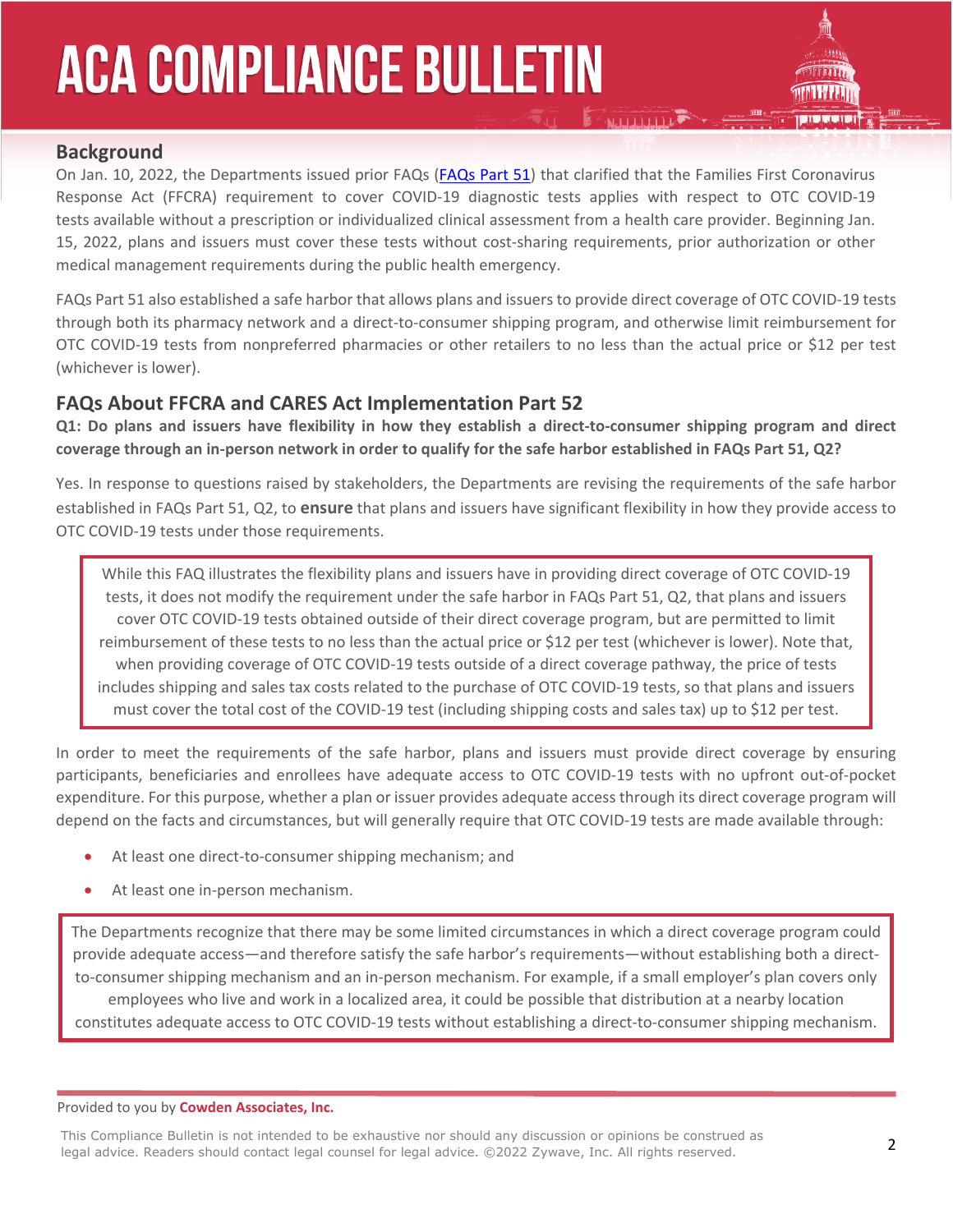"Direct coverage" may be provided through a number of mechanisms including, but not limited to, a direct-to-consumer shipping program that allows for orders to be placed online or by telephone; the plan's or issuer's pharmacy network; other nonpharmacy retailers (including through distribution of coupons for enrollees to receive tests from certain retailers without cost-sharing); and alternative OTC COVID-19 test distribution sites established by (or on behalf of) the plan or issuer (such as a standalone drive-through or walk-up distribution site, including a site that operates independently of a pharmacy or other retailer). In order to facilitate consumer access and provide for a seamless experience in obtaining OTC COVID-19 tests with no upfront out-of-pocket expenditure, plans and issuers should ensure that participants, beneficiaries and enrollees are aware of key information needed to access OTC COVID-19 testing, such as which tests are available under the direct coverage program and, if the plan or issuer offers different mechanisms for obtaining tests under its direct coverage program, which tests are available under each mechanism.

A "direct-to-consumer shipping mechanism" is any program that provides direct coverage of OTC COVID-19 tests for participants, beneficiaries or enrollees without requiring the individual to obtain the test at an in-person location. This can include online or telephone ordering and may be provided through a pharmacy or other retailer, the plan or issuer directly, or any other entity on behalf of the plan or issuer. A direct-to-consumer shipping program does not have to provide exclusive access through one entity, as long as it allows a participant, beneficiary or enrollee to place an order for OTC COVID-19 tests to be shipped to them directly. For example, if a plan or issuer has opted to provide direct in-person coverage of OTC COVID-19 tests through specified retailers, and those retailers maintain online platforms where individuals can also order tests to be delivered to them, the Departments will consider the plan or issuer to have provided a direct-to-consumer shipping mechanism. When providing OTC COVID-19 tests through a direct-to-consumer shipping program, plans and issuers must cover reasonable shipping costs related to covered OTC COVID-19 tests in a manner consistent with other items or products provided by the plan or issuer via mail order.

When implementing an in-person mechanism, a plan or issuer must ensure that participants, beneficiaries or enrollees have access to OTC COVID-19 tests through an adequate number of locations (which could include pharmacies and other retailers or independent distribution sites set up by or on behalf of a plan or issuer). Whether there is adequate access should be determined based on all relevant facts and circumstances, such as:

- The locality of participants, beneficiaries or enrollees under the plan or coverage;
- Current utilization of the plan's or issuer's pharmacy network by its participants, beneficiaries or enrollees when making this coverage available through a pharmacy network; and
- How the plan or issuer notifies participants, beneficiaries or enrollees of the retail locations, distribution sites or other mechanisms for distributing tests, as well as which tests are available under the direct coverage program.

The Departments note that they may request information from plans and issuers to ensure that participants, beneficiaries and enrollees have adequate access to OTC COVID-19 tests, such as the number and location of in-person options. Adequate access under this safe harbor does not require a plan or issuer to make all OTC COVID-19 tests that meet the statutory criteria under section 6001(a)(1) of the FFCRA available to its participants, beneficiaries or enrollees through its direct coverage program. For example, depending on all relevant facts and circumstances, a plan or issuer may be considered to provide adequate access to OTC COVID-19 tests through its direct coverage program if that coverage consists of tests from a limited number of manufacturers, such as those with whom the plan or issuer has a contractual relationship or from whom the plan or issuer has been able to obtain OTC COVID-19 tests directly. The Departments note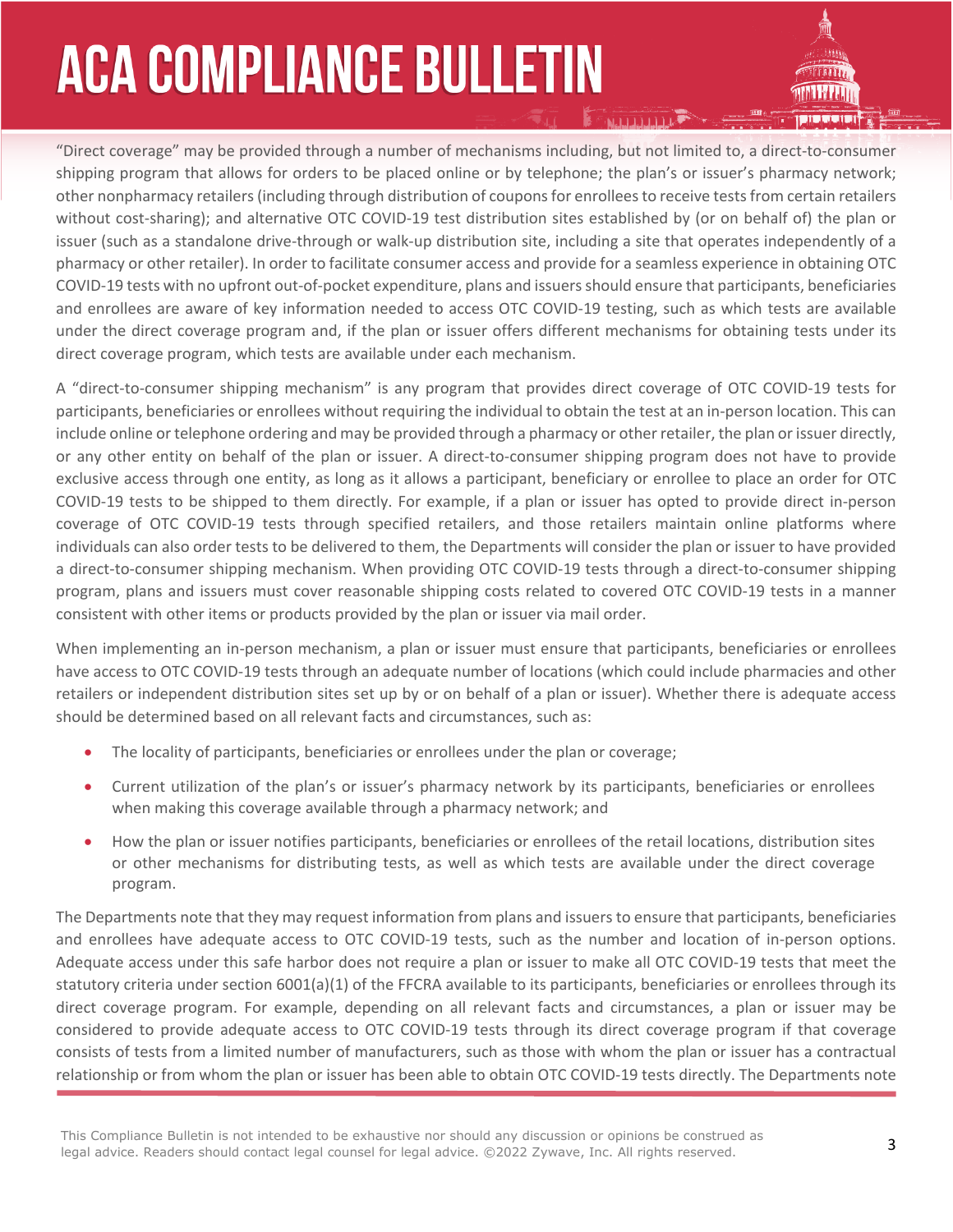that although not all OTC COVID-19 tests must be available through a direct coverage program, a plan or issuer must cover all OTC COVID-19 tests that meet the statutory criteria under the FFCRA, subject to certain limitations under safe harbors.

The Departments note that the guidance in this Q1 applies prospectively and is effective Feb. 4, 2022.

#### **Q2: Will the Departments take enforcement action against a plan or issuer that is temporarily unable to provide adequate access to OTC COVID-19 tests through its direct coverage program due to a supply shortage?**

No. The Departments will not consider a plan or issuer to be out of compliance with the safe harbor in FAQ Part 51, Q2, if it has established a direct coverage program that meets the requirements of that safe harbor as revised by Q1 of these FAQs Part 52, but is temporarily unable to provide adequate access through the program due to a supply shortage. In that circumstance, a plan or issuer that otherwise meets the requirements of the safe harbor may continue to limit reimbursement to \$12 per test (or the full cost of the test, whichever is lower) for OTC COVID-19 tests purchased outside of the direct coverage program.

The Departments also note that a plan or issuer would not be out of compliance with the FFCRA because an individual is unable to obtain at least eight OTC COVID-19 tests per 30-day period (or per month), and is therefore unable to submit claims for those tests for reimbursement. However, if a consumer is able to obtain eligible tests despite a supply shortage, the plan or issuer must reimburse the participant, beneficiary or enrollee for at least eight tests per 30-day period (or per month), subject to reasonable restrictions on the purveyors from which tests are obtained to prevent fraud and abuse, as discussed in FAQs Part 51, Q4, and these FAQs Part 52, Q3.

#### **Q3: Is a plan or issuer permitted to address suspected fraud and abuse related to the reimbursement of OTC COVID-19 tests purchased by a participant, beneficiary or enrollee from a private individual or via online auctions, resale marketplaces or resellers?**

Yes. While the FFCRA prohibits medical management of coverage of COVID-19 diagnostic testing, including OTC COVID-19 tests, [FAQs Part 44,](https://www.dol.gov/sites/dolgov/files/ebsa/about-ebsa/our-activities/resource-center/faqs/aca-part-44.pdf) Q2, and [FAQs Part 51](https://www.dol.gov/sites/dolgov/files/ebsa/about-ebsa/our-activities/resource-center/faqs/aca-part-51.pdf), Q4, clarify that plans and issuers are permitted to take reasonable steps to prevent, detect and address fraud and abuse.

In order to further discourage problematic behaviors that could limit access to consumers, a plan or issuer may establish a policy that limits coverage of OTC COVID-19 tests purchased without the involvement of a health care provider to tests purchased from established retailers that would typically be expected to sell OTC COVID-19 tests. Specifically, plans and issuers may disallow reimbursement for tests purchased by a participant, beneficiary or enrollee from a private individual via an in-person or online person-to-person sale or from a seller that uses an online auction or resale marketplace. This type of policy could include requiring reasonable documentation of proof of purchase that clearly identifies the product and seller, such as a UPC code or other serial number, original receipt from the seller of the test or other documentation for the OTC COVID-19 test to verify that the item qualifies for coverage under the FFCRA, or a requirement that the participant, beneficiary or enrollee attest that the test has not been (and will not be) reimbursed by another source (including through resale). If a plan or issuer implements a policy that disallows reimbursement for OTC COVID-19 tests from certain resellers, the plan or issuer should provide information to participants, beneficiaries or enrollees regarding the retailers from which purchased tests are generally covered by the plan or issuer and general information about the types of resellers for which participants, beneficiaries and enrollees are not eligible for reimbursement of purchased tests under the plan or coverage. This does not modify the requirement of FAQs Part 51, Q4, which prohibits a plan or issuer